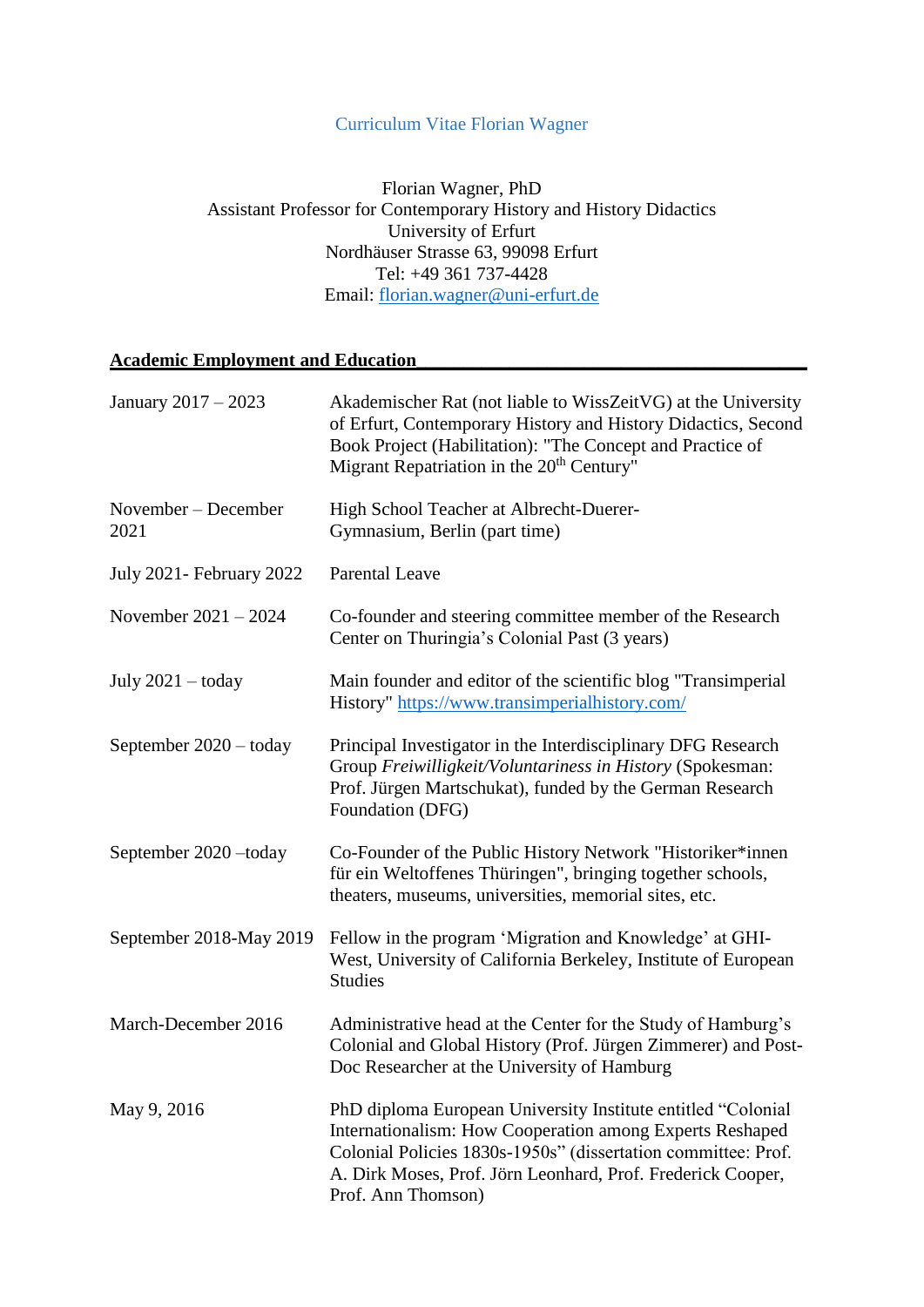| October-December 2013      | PhD Exchange Student at the École des Hautes Études en<br>Sciences Sociales, Paris                                                                                                                                                |
|----------------------------|-----------------------------------------------------------------------------------------------------------------------------------------------------------------------------------------------------------------------------------|
| June-September 2013        | Research Fellowship at the German Historical Institute, Paris                                                                                                                                                                     |
| 2011-2015                  | PhD Candidate at the European University Institute Florence<br>(Advisors Prof. A. Dirk Moses, Prof. Ann Thomson, Prof. Jörn<br>Leonhard, University of Freiburg)                                                                  |
| 2011                       | Winner of the Marc-Bloch-Prize for the M.A. thesis entitled<br>Zwischen Konfrontation und Kooperation. Die Kolonialvereine<br>und die , Marokko-Frage' in der deutschen, französischen und<br>spanischen Gesellschaft (1900-1912) |
| 2011                       | Lecturer (Wissenschaftlicher Mitarbeiter), University of<br>Rostock, Prof. Dr. Ulrike von Hirschhausen                                                                                                                            |
| 2010-2011                  | Lecturer (Wissenschaftlicher Mitarbeiter), University of<br>Freiburg, Prof. Dr. Jörn Leonhard                                                                                                                                     |
| Winter 2009-2010           | Research Assistant, Freiburg Institute of Advanced Studies<br>(FRIAS), School of History; Research Project "Empires-<br>Chancen und Krisen multiethnischer Großreiche im 19. und<br>frühen 20. Jahrhundert"                       |
| Summer 2009                | Tutorial Instructor, Seminar für Zeitgeschichte, University of<br>Tübingen (Prof. Doering- Manteuffel)                                                                                                                            |
| 2009                       | Maîtrise Sciences Historiques et Humanités (Université de<br>Provence, advisor Dr. Catherine Atlan)<br>M.A., University of Tübingen (advisor Prof. Dr. Dr. h.c. Dieter<br>Langewiesche)                                           |
| 2006                       | Licence d'Histoire, University of Aix-en-Provence<br>B.A. History, University of Tübingen<br>Diplôme d'Université Arabe, University of Aix-en-Provence                                                                            |
| 2003-2009                  | M.A. /B.A. Program History and Islamic Studies, University of<br>Tübingen and University of Aix-en-Provence                                                                                                                       |
| 2003-2009                  | Coordinator of Extra-Curricula Activity at Internationaler Bund/<br>Sprachschule Tübingen for language students aged 14-20 years                                                                                                  |
| 2003-2009                  | Volunteering for the Festival du Film Francophone Tübingen,<br>Section African cinema                                                                                                                                             |
| 2003                       | Civil Service at Goethe-Institut, Freiburg                                                                                                                                                                                        |
| <b>Teaching Experience</b> |                                                                                                                                                                                                                                   |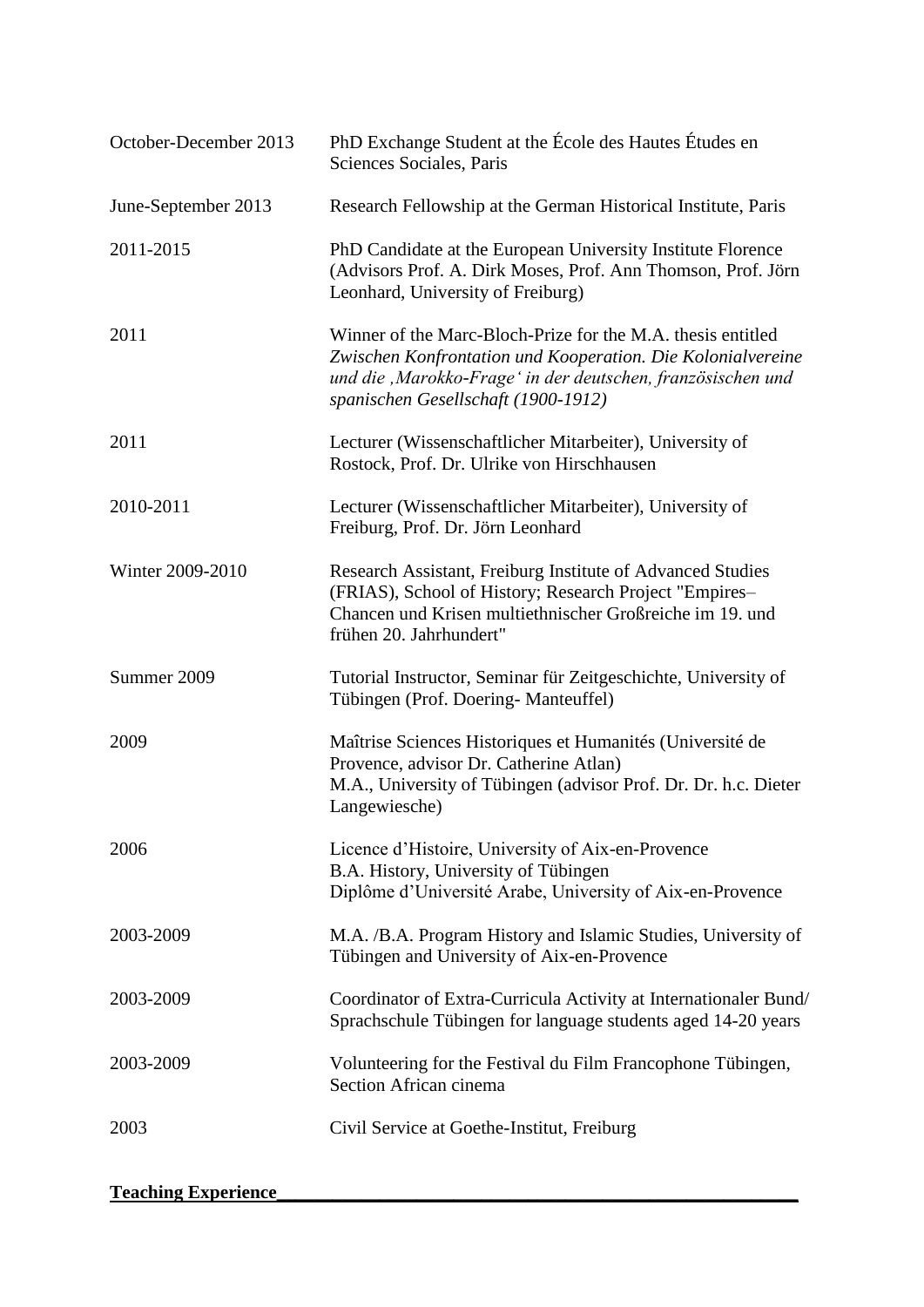| Summer 2022                   | Planetary Health – History of a Concept and a Practice<br>(Studium Fundamentale - Seminar)                                                                                                                                                           |
|-------------------------------|------------------------------------------------------------------------------------------------------------------------------------------------------------------------------------------------------------------------------------------------------|
| Summer 2021, Erfurt           | Survey Course Erinnerungen I (Online, "Integriertes<br>Proseminar")<br>with Susanne Friedrich                                                                                                                                                        |
|                               | Survey Course <i>Erinnerungen II</i> (Online, "Integriertes<br>Proseminar")<br>with Lisa Woop                                                                                                                                                        |
|                               | Geschichte und Youtube (Online, BA-Seminar)<br>with Anna-Rosa Haumann                                                                                                                                                                                |
| Winter 2020/21, Erfurt/Beirut | Forced Migration an Deportation in the 20th Century<br>(Online MA-Seminar in English for graduate students in<br>the binational Master Middle Eastern Studies Program<br>Université Saint-Joseph Beirut and University of Erfurt)                    |
|                               | Anti-Colonial Movements in the 20th Century (Online<br>BA-Seminar)                                                                                                                                                                                   |
| Summer 2020, Erfurt/Beirut    | What is Postcolonial Theory and Why is it Important for<br>Historians? (Online MA-Seminar in English for graduate<br>students in the binational Master Middle Eastern Studies<br>Program Université Saint-Joseph Beirut and University<br>of Erfurt) |
|                               | Survey Course City I (Online, "Integriertes Proseminar"),<br>with Lisa Woop                                                                                                                                                                          |
|                               | Survey Course <i>City II</i> (Online, "Integriertes<br>Proseminar"), with Lisa Woop                                                                                                                                                                  |
| Winter 2019, Erfurt           | Migration Policies in Europe and in the Global South<br>(1945-2000) (BA-Seminar for undergraduate students)                                                                                                                                          |
|                               | Exile and Return of Political Refugees: Experiencing<br>Dictatorship and War and its Aftermath in the Twentieth<br>Century (BA-Seminar for undergraduate students)                                                                                   |
| Summer 2019, Erfurt           | Survey Course Conflicts I ("Integriertes Proseminar"),<br>with Susanne Friedrich                                                                                                                                                                     |
|                               | Survey Course Conflicts II ("Integriertes Proseminar"),<br>with Susanne Friedrich                                                                                                                                                                    |
| Summer 2018, Erfurt           | Between Decolonization, Europe and the Nation: France<br>and Great Britain in a Comparative Perspective 1945-                                                                                                                                        |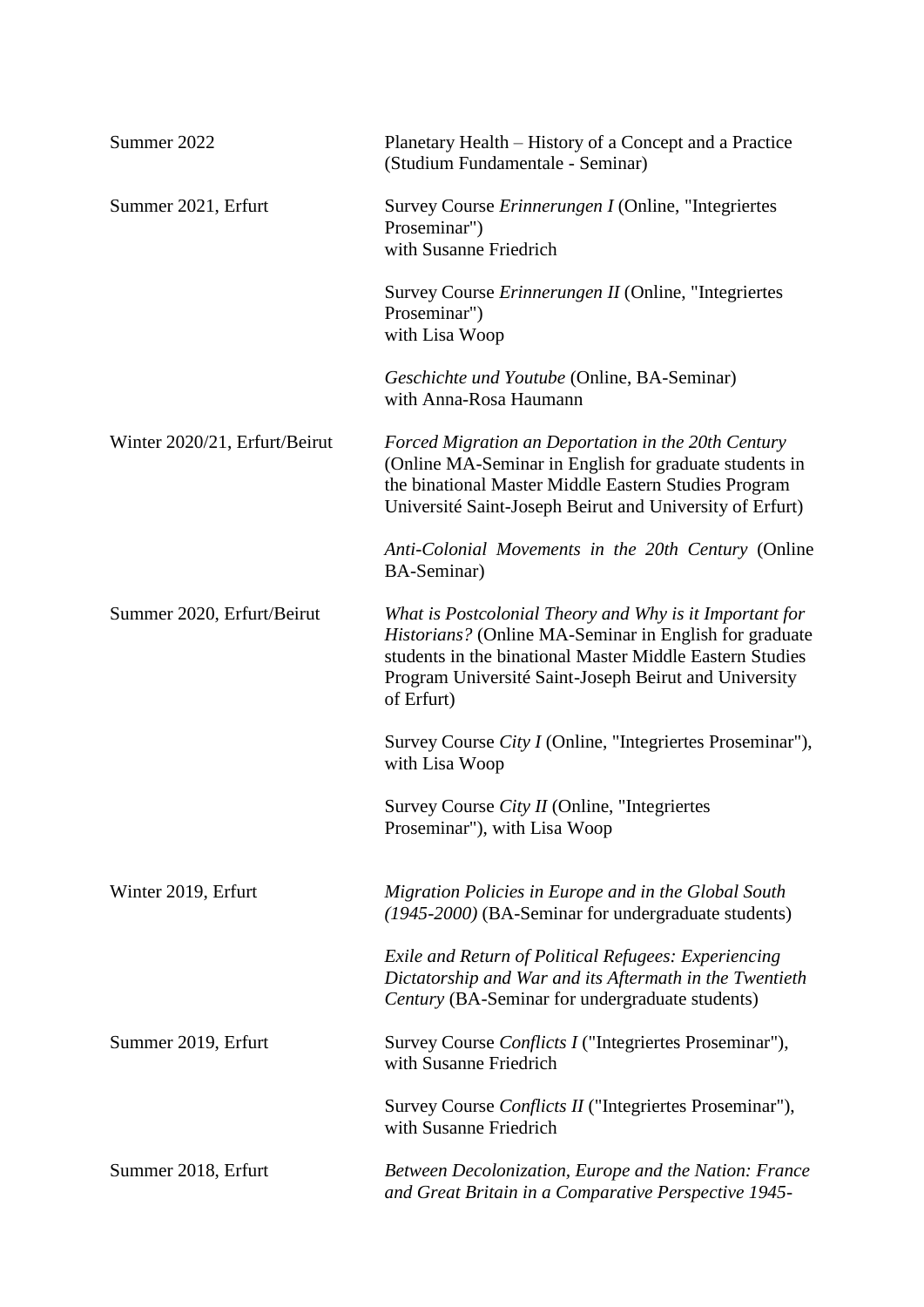|                                   | 1990 (MA-Seminar in English for graduate students, in<br>the international Master's program Transcultural<br>History)                                                                                                                                                                                               |
|-----------------------------------|---------------------------------------------------------------------------------------------------------------------------------------------------------------------------------------------------------------------------------------------------------------------------------------------------------------------|
|                                   | Survey Course <i>Mobility I</i> ("Integriertes Proseminar"),<br>with Robert Heindl                                                                                                                                                                                                                                  |
|                                   | Survey Course <i>Mobility II</i> ("Integriertes Proseminar"),<br>with Robert Heindl                                                                                                                                                                                                                                 |
| Winter 2017, Erfurt/Beirut        | Undoing Migration? A Critical Approach to the Concept<br>and Reality of 'Repatriation' (MA-Seminar in English<br>for graduate students in the binational Master Middle<br>Eastern Studies Program Université Saint-Joseph Beirut<br>and University of Erfurt)                                                       |
|                                   | From Decolonization to Development Policy (1950s-<br>1990s) (BA-Seminar for undergraduate students)                                                                                                                                                                                                                 |
| Summer 2017, Erfurt               | Survey Course Government and Domination I<br>("Integriertes Proseminar"), with Asaph Ben-Tov                                                                                                                                                                                                                        |
|                                   | <b>Survey Course Government and Domination II</b><br>("Integriertes Proseminar"), with Asaph Ben-Tov                                                                                                                                                                                                                |
| 2015, EUI Florence                | Teacher Training Certificate, EUI Florence, LSE<br>London, Humboldt University Berlin (Components:<br>designing university teaching, assessment and feedback,<br>evaluating teaching, lecture planning and delivery, small<br>group teaching, classroom management, simulation of a<br>short lecture with feedback) |
| 2012-2014, EUI Florence           | Organizer of the Imperial History Working Group for<br>graduate students                                                                                                                                                                                                                                            |
| 2011, University of Rostock       | Seminar European Colonialism in Nineteenth and<br>Twentieth Century Africa (Seminar for undergraduate<br>students)                                                                                                                                                                                                  |
| 2010-2011, University of Freiburg | Seminar Controversies about Colonial History since<br>1945 (Seminar for graduate students)                                                                                                                                                                                                                          |
|                                   | French language test (for undergraduate students)                                                                                                                                                                                                                                                                   |
| 2010, University of Freiburg      | Seminar A Comparative History of Colonialism in<br>Germany, France and Spain (1880-1914), (Seminar for<br>graduate students in the international Master's program<br>of the University of Freiburg, Reading Assignments in<br>French and Spanish)                                                                   |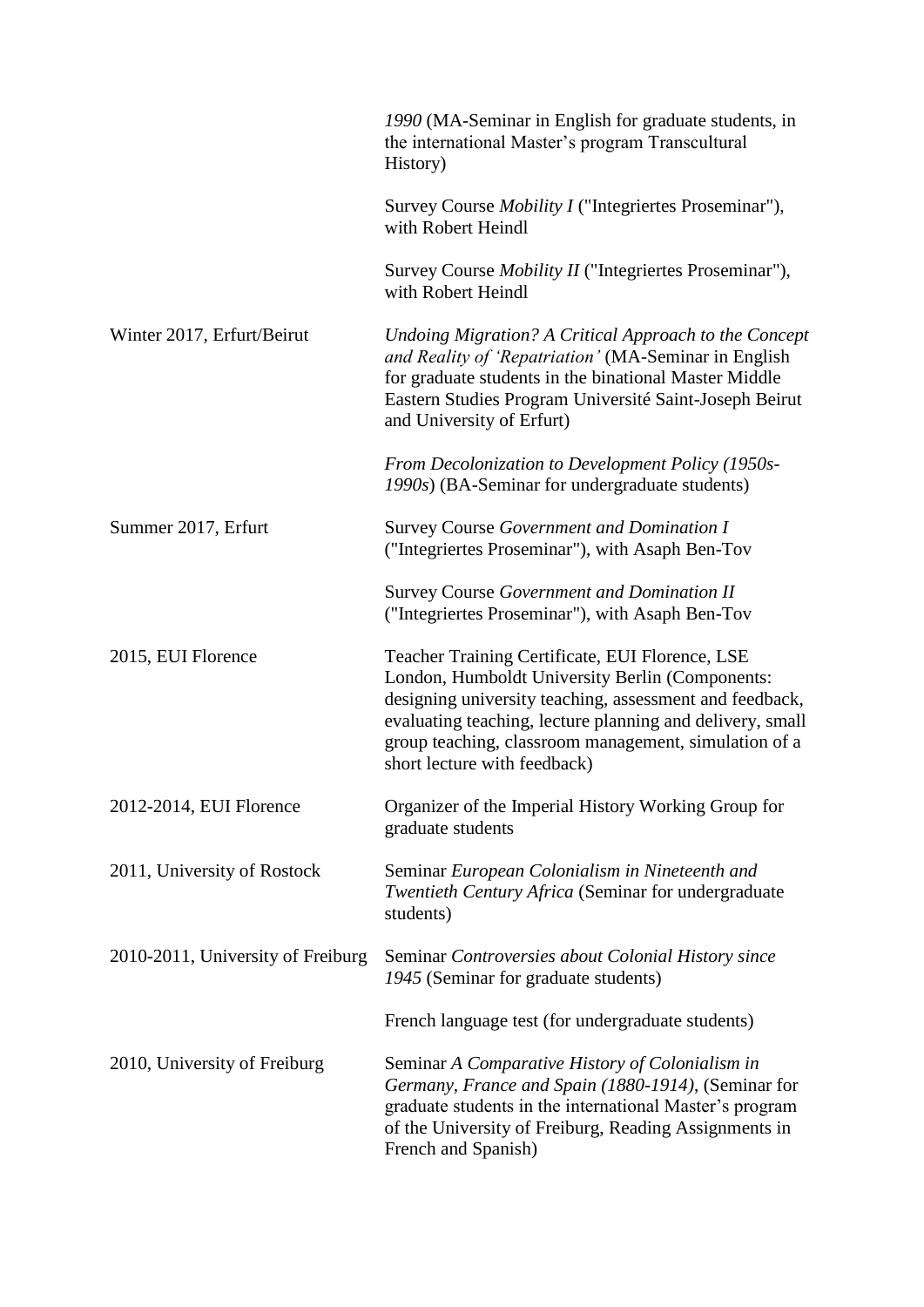## **E-Teaching Experience and Technical Skills**

- 1) E-Teaching Certificate by E-Teaching Network Thüringen (Bauhaus University Weimar)
- 2) Learning Management Systems: Moodle, Perusall, MS Teams
- 3) Video Conferencing Systems: Cisco Webex, Big Blue Button, Zoom, Jitsy, Skype, MS Teams
- 4) Podcasting: a) Hardware: Tascam, Sennheiser Microphones b) Software: Audacity, Adobe Audition, Reaper
- 5) Video Producton Experience: imovie, H5P
- 6) Digital exam and assessment platform: Wiseflow
- 7) Survey Monkey, Pingo, Menimeter, Doodle, DFN-Terminplaner.
- 8) Collaborative Work: Wiki, Yopad, Etherpad, Google Docs
- 9) Social Media administrator: Facebook, Twitter, Instagram,
- 10) Web Design: Website Zeitgeschichte und geschichtsdidaktik (International Scientific Blog and Network "Transimperial History" <https://www.transimperialhistory.com/>
- 11) Production of "The Postcolonial Podcast, " together with Radio F.R.E.I. and LAP Erfurt, 10 episodes, publication scheduled for August 2021
- 12) University seminar "Youtube and History," together with Anna-Rosa Haumann, 2021
- 13) 2016-2017, University of Hamburg Design for a Webinar on the *History of East Africa*, together with Hamburg Open Online University (HOOU)
- 14) Starting in 2015 Co-editor of "Dialogue in Research-Research in Dialogue" at *geschichte.transnational*
- 15) 2005 Internship at Deutsche Welle (Bonn), Section Online Journalism: "Qantara.de-Dialogue with the Islamic World", a project by the German Foreign Ministry, the Institut für Auslandsbeziehungen and the Goethe Institut

## **Supervisor B.A. Thesis, M.A. Thesis, and Seminarfacharbeit Gymnasium (Selection)**

# **Seminarfacharbeiten (High School, Selection):**

Ella Hindermann (Jenaplanschule Jena), *Erinnerung an den Völkermord in Namibia* Amalie Felkel (Jenaplanschule Jena), *Politische Debatten um den Völkermord in Namibia* Jolanda Tremel (Jenaplanschule Jena), *Kolonialismus in Thüringer Schulbüchern und Lehrplänen*

# **B.A. Thesis (Selection):**

Stella Drebber, *`Wir laufen auch barfuß ́Eine Gender-fokussierte Analysezweier Migrantinnen in Deutschland*

Stefan Kai Nicholson, *"Planned and Unplanned Development. From the Cocoa Industry to Kwame Nkrumah'sVolta River Project"*

Sebastian Synold, *Albanien und die DDR in der Wendezeit*

Gina Wiedemann, *Rückkehr nach Ex-Jugoslawien an hand von Oral History*

Miriam Pütz, *Kriegsgefangenenlager Erfurt im Ersten Weltkrieg*

Mirko Hagemann, *Youtube-Analyse zum NS-Film Hitlerjunge Quex*

# **M.A. Thesis (Selection):**

Maria Klenner, (Middle Eastern Studies Master, Erfurt-Beirut) *Decolonizing the Holocaust. Anticolonial approaches in commemorative research*

Viola Salome Bader, (Middle Eastern Studies Master, Erfurt-Beirut) *The implications of statelessness on the imagination of belonging and return The case of the Rohingya in 1991*

Tatjana Sopart, (Middle Eastern Studies Master, Erfurt-Beirut) *The Emergence of the 'Bandung Spirit' – A Critical Analysis of the Concept of Afro‐Asian Solidarity*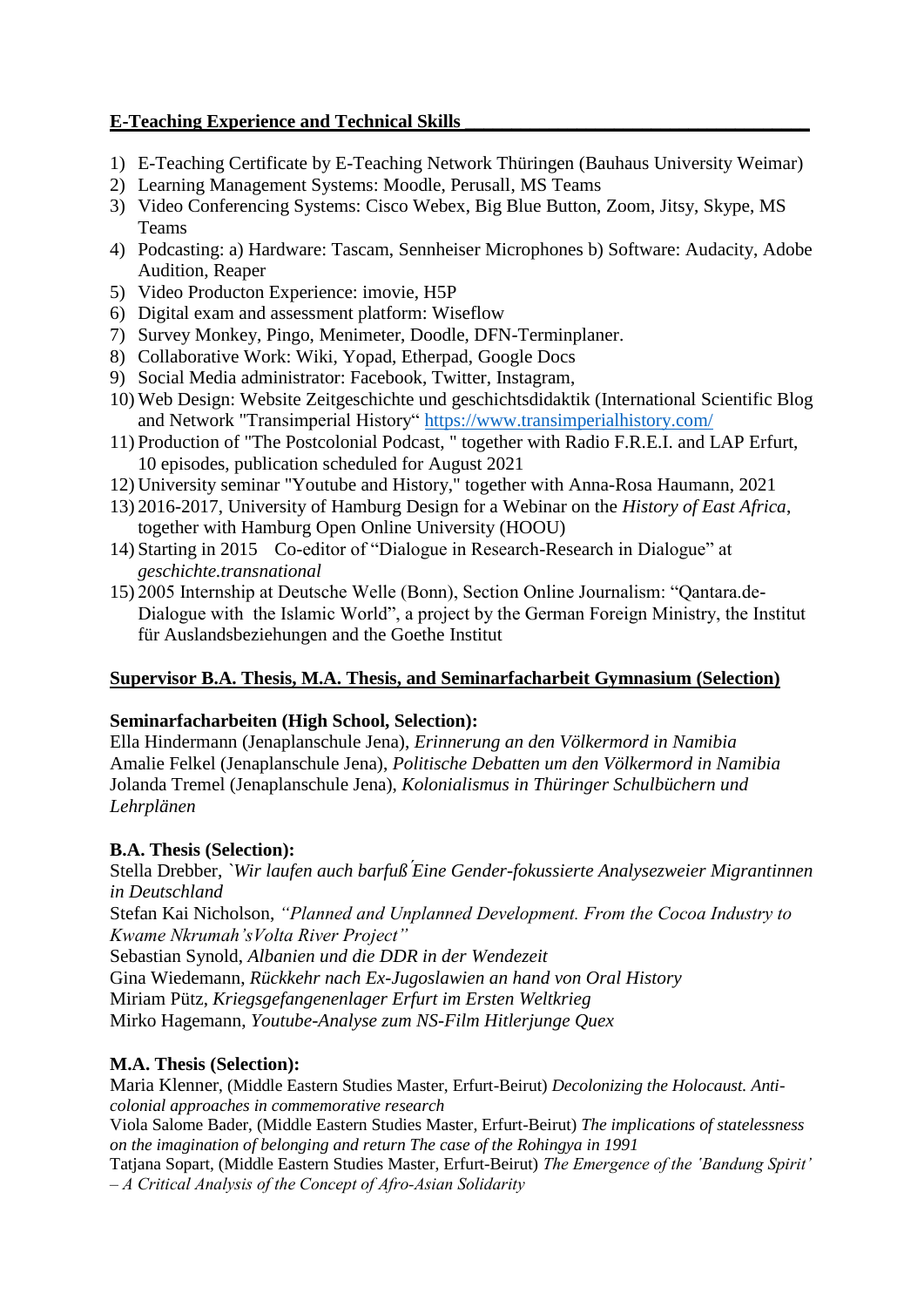Stefan Kai Nicholson (Master Transcultural History) *Geld für Kolonien: Die Debatte um die Finanzierung deutscher Kolonialgebiete im Spiegel der Reichstagsprotokolle*

Alexander John Bolton (Master Transcultural History) *Freiwilligkeit und Kollektives Gedächtnis im europäischen Vergleich*

Linda Frankenthal (Middle Eastern Studies Master, Erfurt-Beirut) *Kunst im Exil – Die Bedeutung von Heimat bei Syrischen Kunstschaffenden in Berlin*

Kathrin Schäfer (Middle Eastern Studies Master, Erfurt-Beirut) *Brüder im Gefecht: Der innerkurdische Konflikt im Nordirak in den 1990er Jahren*

Sebastian Zimmer (Master Transcultural History, Erfurt), *Ein körperloser Wettbewerb-Schach und Geschlecht in England und den USA um 1900*

#### **Member in PhD Committees**

René Smolarski: *Protestantism in the Ethical Debates of the Federal Republic 1949-1989* Ringo Müller: *Feindliche Ausländer" im Deutschen Reich während des Ersten Weltkrieges* Luise Poschmann: *Die Stellung der freien Wohlfahrtspflege in der Sozialgesetzgebung der Bundesrepublik Deutschland*

Marius Heidrich: *Kindersegen. Der westdeutsche Protestantismus - herausgefordert von demographischen Entwicklungen (1949 - 1989)*

#### Participation in University Committees (Gremienarbeit)

| Member of the Council of the Philosophical Faculty, Univ. of Erfurt |
|---------------------------------------------------------------------|
| Coordinator Erasmus (Leuven), University of Erfurt                  |
| Coordinator Studium Fundamentale, University of Erfurt              |
| Delegate of the Teaching Staff in History, University of Erfurt     |
| Member of the Awarding Committee for Stipends                       |
| (Vergabekommission), University of Erfurt                           |
| Member of the Committee for the Reaccreditation of the BA-Program   |
| History, University of Erfurt                                       |
|                                                                     |

## **Publications\_\_\_\_\_\_\_\_\_\_\_\_\_\_\_\_\_\_\_\_\_\_\_\_\_\_\_\_\_\_\_\_\_\_\_\_\_\_\_\_\_\_\_\_\_\_\_\_\_\_\_\_\_\_\_\_\_\_\_\_\_\_\_\_\_**

#### **Monographs:**

- *1) [Peer-Reviewed]:* Florian Wagner, *Colonial Internationalism and the Governmentality of Empire* (Cambridge University Press, in print, January 2022) [Global and International History series, edited by Erez Manela and Heather Streets-Salter] [https://www.cambridge.org/core/books/colonial-internationalism-and-the](https://www.cambridge.org/core/books/colonial-internationalism-and-the-governmentality-of-empire-18931982/1AD1DE4ABFE1421457F254E0E8B1D46F)[governmentality-of-empire-18931982/1AD1DE4ABFE1421457F254E0E8B1D46F](https://www.cambridge.org/core/books/colonial-internationalism-and-the-governmentality-of-empire-18931982/1AD1DE4ABFE1421457F254E0E8B1D46F)
- *2)* Florian Wagner, *Transimperiale Geschichte und Postkoloniale Theorie* (accepted by Transcript Verlag, forthcoming 2022)
- *3)* Florian Wagner, *Kolonialismus und Antikolonialismus* (forthcoming 2023)

#### **Edited Journal Issues** *(Peer Reviewed)***:**

*4)* Florian Wagner (Editor with Cornel Zwierlein), Special Issue "Close Distance. Social Segregation in Trading Empires and Colonies, " *Journal of Modern European History* 18,2 (2020)<https://journals.sagepub.com/toc/meha/18/2>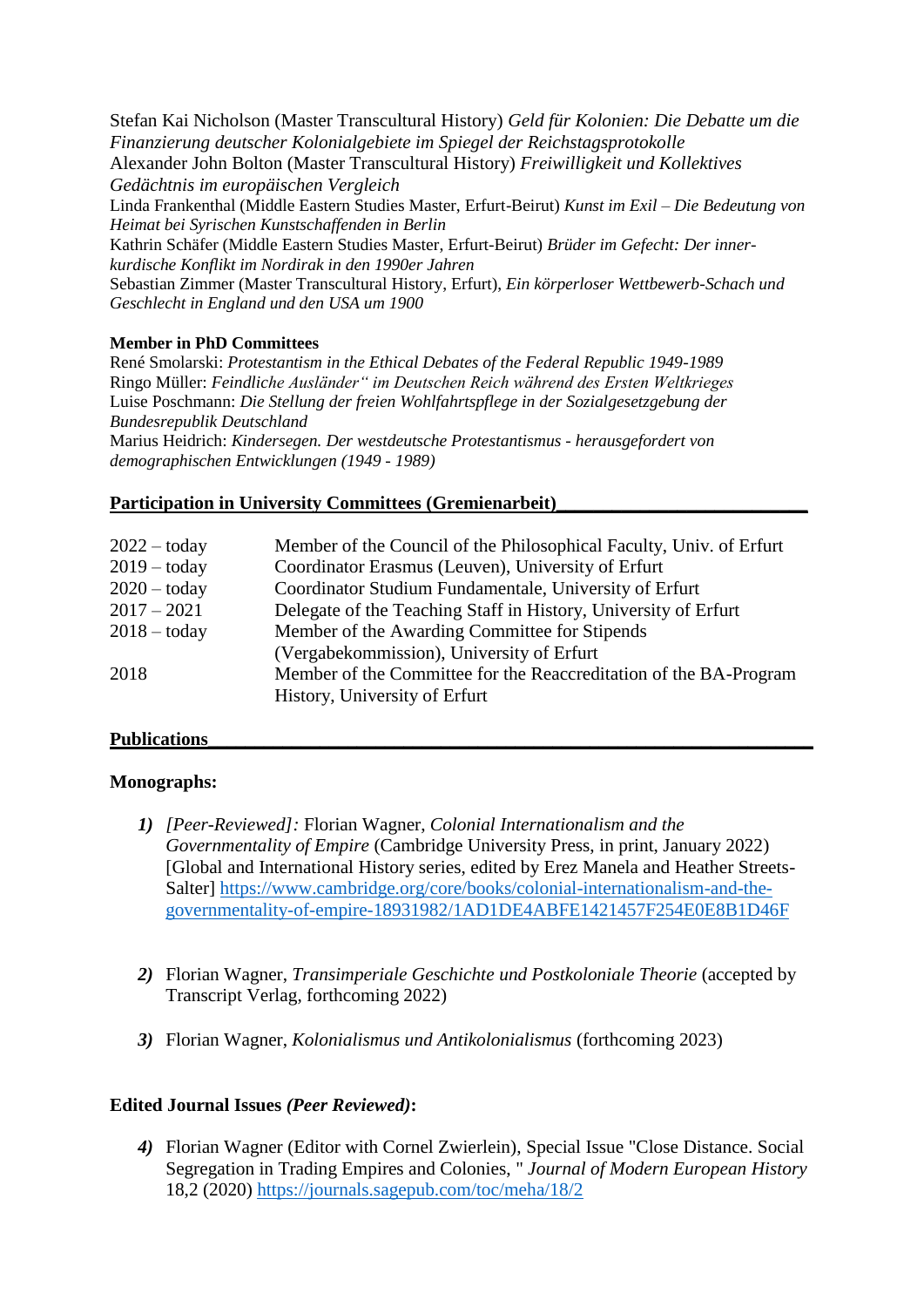*5)* Florian Wagner (Editor with Jannis Panagiotidis), Special Issue "Abschiebungen, Ausweisungen, Deportationen", in *Zeithistorische Forschungen* (forthcoming 2022)

### **Articles and Contributions to Edited Volumes:**

- *1)* Florian Wagner, "Dekolonisation" 40-Seiten Kapitel im Schulbuch Oberstufe Baden-Württemberg (Bamberg: CC Buchner, 2022)
- *2)* Florian Wagner, "Ort des kolonialistischen Kosmopolitismus und Mythos des Liberalismus (18.-20. Jahrhundert) ", in: J. Zimmerer and K. Todzi (ed.), *Hamburg: Tor zur kolonialen Welt. Erinnerungsorte der (post-)kolonialen Globalisierung*  (Göttingen: Wallstein, 2021), 49-66.
- *3)* Florian Wagner, "Nicht mehr als eine ferne Bekannte? Die koloniale Funktion der Speicherstadt (1880-2017)", in: J. Zimmerer and K. Todzi (ed.), *Hamburg: Tor zur kolonialen Welt. Erinnerungsorte der (post-)kolonialen Globalisierung* (Göttingen: Wallstein, 2021), 489-502.
- *4)* Florian Wagner and Cornel Zwierlein, "Close Distance: Social Segregation in Trading Empires and Colonies—An Introduction" *Journal of Modern European History* 18, 2 (2020), 140-155 [https://doi.org/10.1177%2F1611894420910688.](https://doi.org/10.1177%2F1611894420910688)
- *5)* Florian Wagner, "Inventing Colonial Agronomy: Buitenzorg and the Transition from the Western to the Eastern Model of Colonial Agriculture, 1880s–1930s," in: Ulrike Kirchberger and Brett Bennett, *Environments of Empire: Networks and Agents of Ecological Change* (Chapel Hill: University of North Carolina Press 2020), 103-128. <https://flexpub.com/preview/environments-of-empire>
- *6)* Florian Wagner, "Naturism, the Permanent Mandates Commission and the Denial of the Violent Nature of Colonialism", in: Haakon A. Ikonomou and Karen Gram-Skjoldager (ed.), *The League of Nations. Perspectives from the Present* (Aarhus: Aarhus University Press, 2019), 78-89. [https://unipress.dk/media/16340/the-league-of](https://unipress.dk/media/16340/the-league-of-nations.pdf)[nations.pdf](https://unipress.dk/media/16340/the-league-of-nations.pdf)
- *7)* Florian Wagner, "The Pitfalls of Teaching a Common Colonial Past. Colonial Internationalism and the Invention of a Shared European History (1830s-1960s)", in: Susanne Popp, Katja Gorbahn, Susanne Grindel (ed.), *Colonialism and History Teaching* (Bern: Peter Lang, 2019), 75-114
- *8)* Florian Wagner, "From the Western to the Eastern Model of Cash Crop Production: Colonial Agronomy and the Global Influence of Dutch Java's Buitenzorg Laboratories, 1880s-1930s," in: Joe Regan and Cathal Smith (ed.): *Agrarian Reform and Resistance in an Age of Globalisation. The Euro-American World and Beyond, 1780-1914* (London: Routledge, 2019). [https://www.routledge.com/Agrarian-Reform](https://www.routledge.com/Agrarian-Reform-and-Resistance-in-an-Age-of-Globalisation-The-Euro-American/Regan-Smith/p/book/9781138483194)[and-Resistance-in-an-Age-of-Globalisation-The-Euro-American/Regan-](https://www.routledge.com/Agrarian-Reform-and-Resistance-in-an-Age-of-Globalisation-The-Euro-American/Regan-Smith/p/book/9781138483194)[Smith/p/book/9781138483194](https://www.routledge.com/Agrarian-Reform-and-Resistance-in-an-Age-of-Globalisation-The-Euro-American/Regan-Smith/p/book/9781138483194)
- *9)* Florian Wagner, "Der Westen *avant la lettre*: Alternativkonzepte zur westlichen Solidarität in deutschen Kolonialdiskursen", in: Martina Steber und Riccardo Bavaj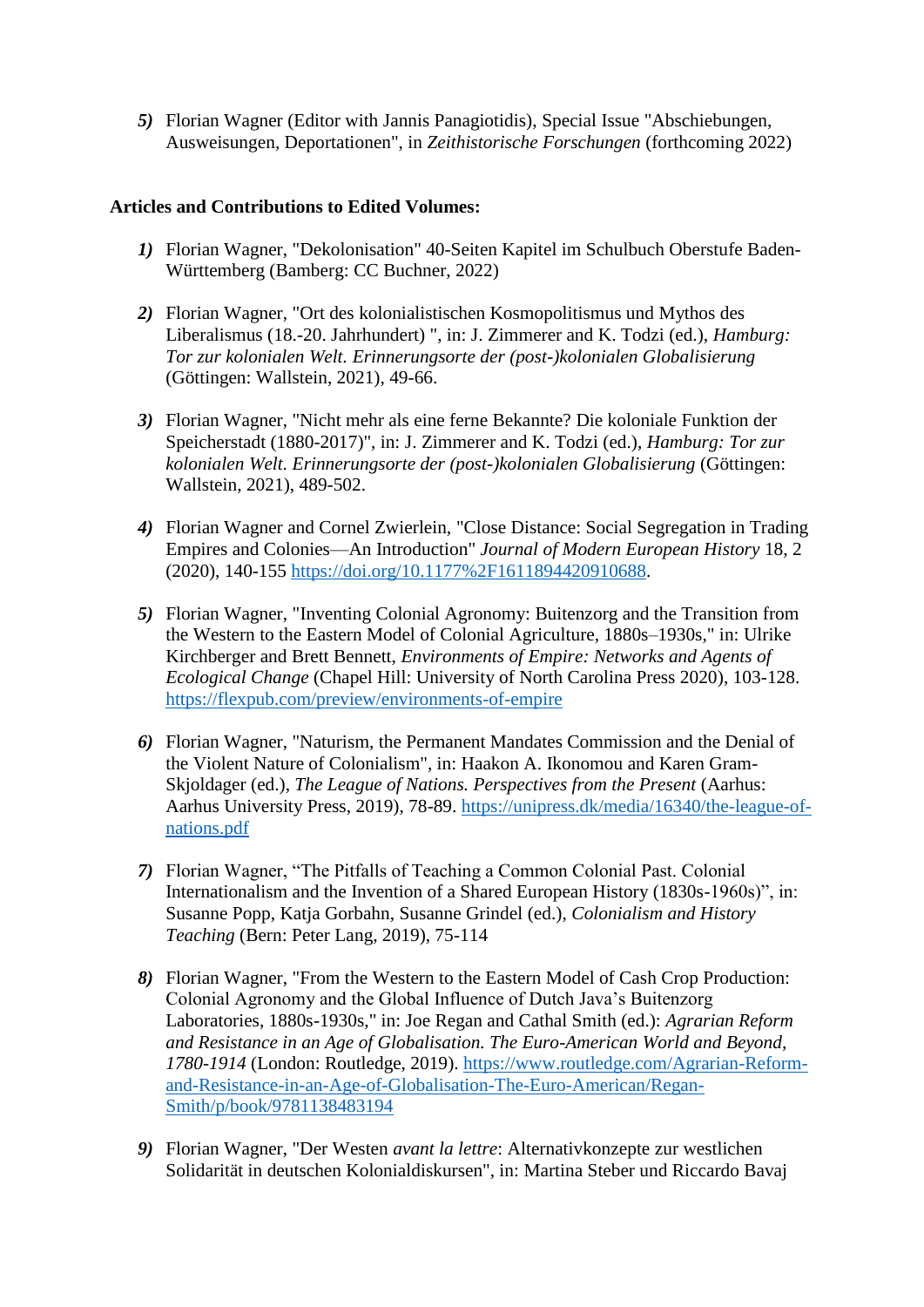(ed.): *Zivilisatorische Verortungen - Der "Westen" an der Jahrhundertwende (1880– 1930)* (München: Institut für Zeitgeschichte, 2018), 69-85

- *10)* Florian Wagner, Forumsbeitrag "Das 'Wendejahr' 1917 in Afrika", in: *Journal of Modern European History*, 15, 2 (2017), 157-186
- *11)* Florian Wagner, " Non-European Perspectives on the Weimar Republic and the German Dream of Empire (1919–1930s)", in *Comparativ* 26, 6 (2016), 56-72, Special Issue *Citizenship in European Empires after the First World War*, ed. by Sara Lorenzini. <https://www.comparativ.net/v2/article/view/518/440> .
	- o Translation and improved version: Florian Wagner, "Un impero anticoloniale? Prospettive non europee sulla Repubblica di Weimar e il "sogno imperiale" tedesco (1919-1939) ", in: Sara Lorenzini und Simone A. Bellezza (Hg.), Sudditi o cittadini? L'evoluzione delle appartenenze imperiali nella Prima guerra mondiale (Rom: Viella, 2018), 129-152
- *12)* Florian Wagner, "Private Colonialism and International Co-operation in Europe, 1870- 1914," in: Roland Cvetkovski and Volker Barth (ed.) *Imperial Co-operation and Transfer, 1870-1930: Empires and Encounters* (London: Bloomsbury 2015), 79-106. [https://www.bloomsbury.com/uk/imperial-co-operation-and-transfer-1870-1930-](https://www.bloomsbury.com/uk/imperial-co-operation-and-transfer-1870-1930-9781472592132/) [9781472592132/](https://www.bloomsbury.com/uk/imperial-co-operation-and-transfer-1870-1930-9781472592132/)
- *13)* Florian Wagner, "Kolonialverbände in Deutschland, Frankreich, Spanien und Belgien. Von der kolonialpraktischen Kooperation zum "europäischen Ideal" (1880-1914)", in: Frank Bösch and Florian Greiner (ed.), *Europabilder im 20. Jahrhundert. Entstehung an der Peripherie* (Göttingen: Wallenstein, 2012), 27-53. [https://www.beck](https://www.beck-shop.de/boesch-brill-greiner-europabilder-20-jahrhundert/product/10940836)[shop.de/boesch-brill-greiner-europabilder-20-jahrhundert/product/10940836](https://www.beck-shop.de/boesch-brill-greiner-europabilder-20-jahrhundert/product/10940836)
- *14)* Florian Wagner, "Regards croisés sur le Togo. Les enjeux du débat franco-allemand dans l'entre-deux guerres (1919-1939)", in: *Recherche en Anthropologie et en Histoire de l'Afrique* 25 (2007-2008)
- *15)* Florian Wagner "Imperien", in: Vittoria Borsò and Schamma Schahadat (ed.), *Weltliteraturen*: Vol. 8 of *Grundbegriffe der Literaturwissenschaft* edited by Klaus Stierstorfer (Berlin and Boston: Walter de Gruyter, forthcoming 2022)
- *16)* Florian Wagner, "Ermächtigungsfrieden oder Ernüchterungserlebnis? 1919 aus afrikanischer und panafrikanistischer Perspektive", in: J. Leonhard: *Große Erwartungen –1919 und die Neuordnung der Welt* (Munich, forthcoming 2022)
- *17)* Florian Wagner, "Der Beginn des westdeutschen Abschieberegimes und die Ausweisung von People of Color 1950-1990", in: Florian Wagner (Editor with Jannis Panagiotidis), Special Issue "Abschiebungen, Ausweisungen, Deportationen", in *Zeithistorische Forschungen* (forthcoming 2022)
- *18)* Florian Wagner (with Onur Erdur), "Der Fall Kemal Cemal Altun," in: Florian Wagner (Editor with Jannis Panagiotidis), Special Issue "Abschiebungen, Ausweisungen, Deportationen", in *Zeithistorische Forschungen* (forthcoming 2022)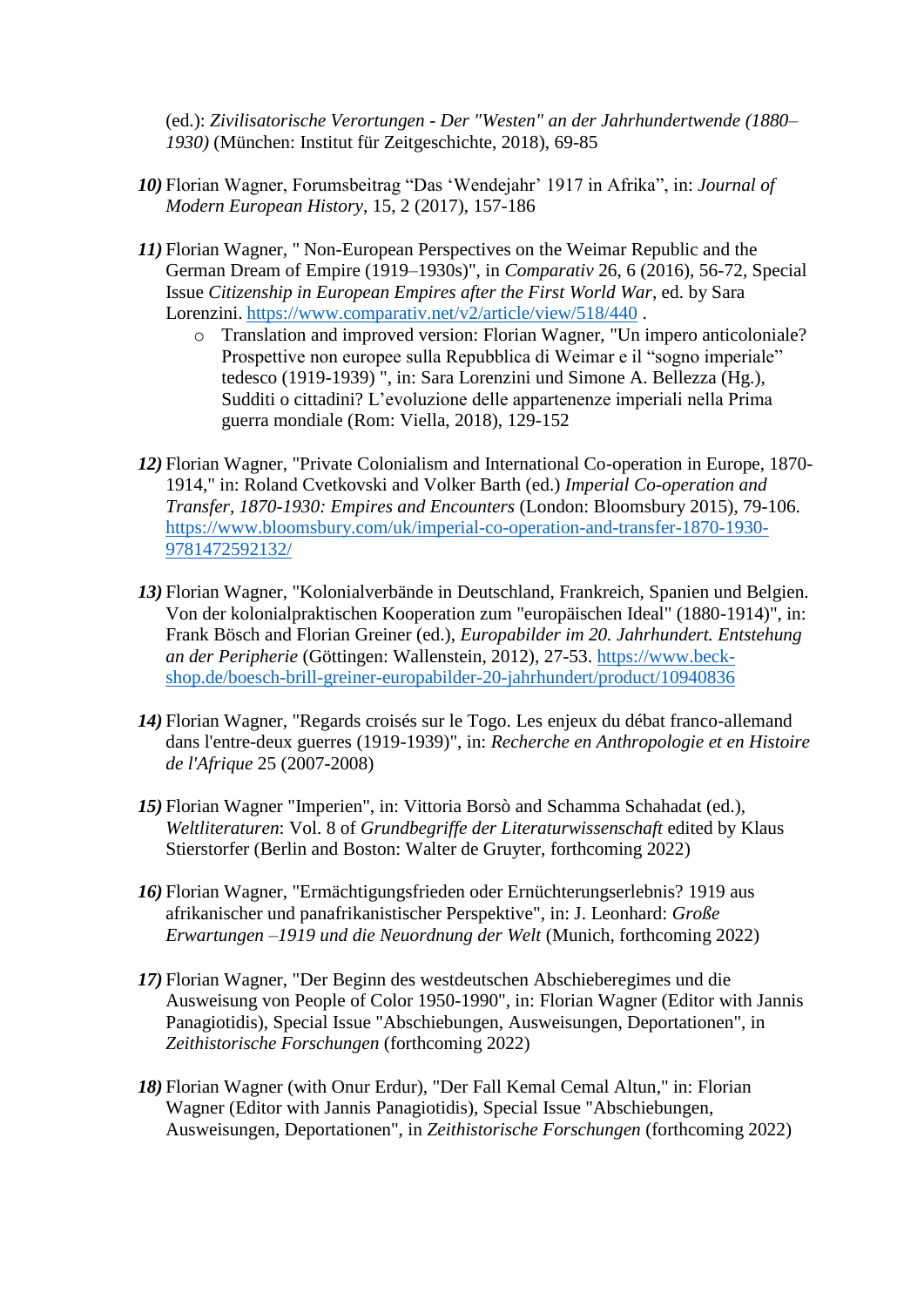## **Blog Articles:**

- *1)* Florian Wagner, "The Myth of 'Liberal' Fascism at the Transimperial Volta Congress on Africa in Rome, 1938" *Transimperial History – Critical Histories of Empires* <https://www.transimperialhistory.com/the-myth-of-liberal-fascism/>
- *2)* Florian Wagner, "Doing Voluntariness in Empires: Towards a Social Practice of Imperial Life" *Voluntariness: History – Society – Theory*, November 2021, <https://www.voluntariness.org/doing-voluntariness-in-empires/>
- *3)* Florian Wagner and Jean-Pierre Félix Eyoum, "Das verdrängte Politikum(Post- )Koloniale Migration nach Deutschland," *Zeitgeschichte Online, Dossier Kolonialismus und Postkolonialismus* (2021) [https://zeitgeschichte](https://zeitgeschichte-online.de/themen/das-verdraengte-politikum)[online.de/themen/das-verdraengte-politikum](https://zeitgeschichte-online.de/themen/das-verdraengte-politikum)
- *4)* Florian Wagner, "Naturism, the Permanent Mandates Commission, and the Denial of the Violent Nature of Colonialism," in: Karen Gram-Skjoldager and Haakon Ikonomou (ed.): Blog *The Invention of International Bureaucracy. The League of Nations and the Creation of International Public Administration* (2020) [https://projects.au.dk/inventingbureaucracy/blog/show/artikel/naturism-the](https://projects.au.dk/inventingbureaucracy/blog/show/artikel/naturism-the-permanent-mandates-commission-and-the-denial-of-the-violent-nature-of-colonialism/)[permanent-mandates-commission-and-the-denial-of-the-violent-nature-of-colonialism/](https://projects.au.dk/inventingbureaucracy/blog/show/artikel/naturism-the-permanent-mandates-commission-and-the-denial-of-the-violent-nature-of-colonialism/)
- *5)* Florian Wagner and Christian Methfessel,"Colonialism: Transimperial Cooperation and the European Idea (1880-1914)" in *Encyclopedia Ideas of Europe* (2020), <http://www.ideasofeurope.org/encyclopaedia/interactions/colonialism/>

## **Reviews, Conference Reports, and Journalistic Articles\_\_\_\_\_\_\_\_\_\_\_\_\_\_\_\_\_\_\_\_\_\_\_\_\_\_\_\_**

Review: "Die International Organization for Migration zwischen Markt und Humanitarismus, über Georgi, Fabian: Managing Migration? Eine kritische Geschichte der InternationalenOrganisation für Migration (IOM) und Bradley, Megan: The International Organization for Migration. Challenges, Commitments, Complexities. London 2020", in H-Soz-Kult 30.10.2020 <https://www.hsozkult.de/publicationreview/id/reb-29776> Journalistic Article: "Mögliche Straßen-Umbenennung: Geschichte als Ranke-Spiel" *Thüringer Allgemeine Zeitung* (24.7.2020) Review: Florian Wagner, "Ein Walbuch ohne Wale? Felix Schürmanns Globalgeschichte afrikanischer Küstengesellschaften", in: *Neue Polit. Lit*. 75 (2019), 1-3. <https://link.springer.com/article/10.1007/s42520-019-00075-7> Conference Report: Florian Wagner, "Young Scholars' Conference Vereinigung Deutscher Afrikanisten (VAD) on Revisiting Capitalism and Africa/Afrika in einer kapitalistischen Welt, 20.7.2016 Berlin", in *H-Soz-Kult*, 26.11.2016: [www.hsozkult.de/conferencereport/id/tagungsberichte-6839](http://www.hsozkult.de/conferencereport/id/tagungsberichte-6839) Review: Florian Wagner, "Bradley Naranch, Geoff Eley, (ed.) *German Colonialism in a Global Age* (Durham 2015) ", in *European Review of History* 23, 1-2 (2016), 332-334: <http://www.tandfonline.com/doi/full/10.1080/13507486.2016.1150655> Review: Florian Wagner, "Robert Aldrich, Kirsten McKenzie et al (ed.), *The Routledge History of Western Empires* (London 2014) ", in *European Review of History* 22, 5 (2015), 843-845:<http://www.tandfonline.com/doi/abs/10.1080/13507486.2015.1064241> Review: Florian Wagner, "Christian Koller, Die Fremdenlegion. Kolonialismus, Söldnertum, Gewalt. 1831–1962 (Paderborn 2013)", in: *Revista Universitaria de Historia Militar* 4,8 (2015):<http://ruhm.es/index.php/RUHM/article/view/129> [in Spanish] Blog Comment: Florian Wagner, "Gigant des Nordens, eine gigantische Verklärung? – Nachbetrachtung zur filmischen Dokumentation über den Aufstieg des Hamburger Hafens" auf dem *Blog der Forschungsstelle Hamburgs (post-) koloniales Erbe* (June 2016)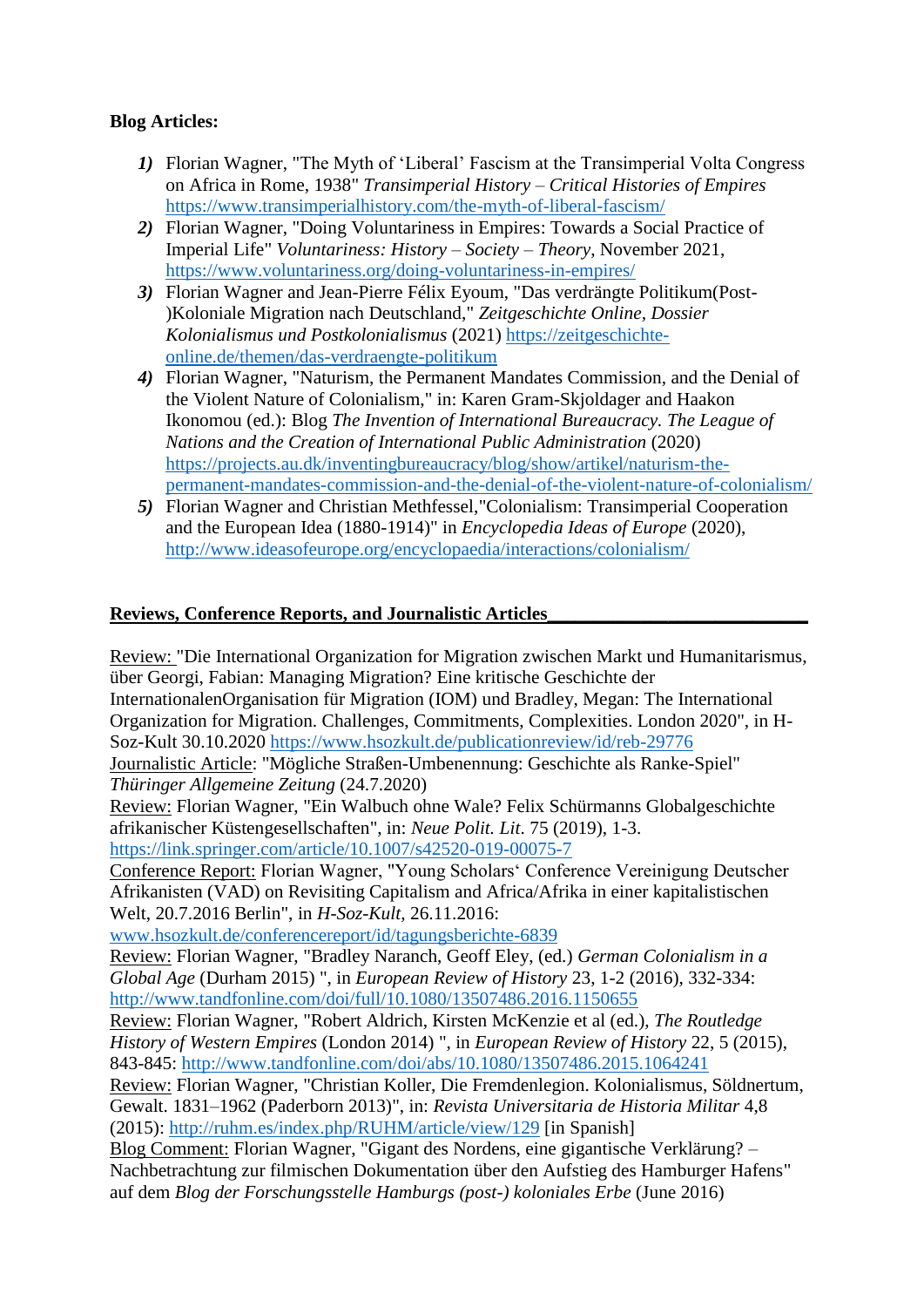Blog Comment: Florian Wagner, "Safariromantik trifft Kolonialnostalgie: Auf Arte verherrlicht "Heimat Tansania" die deutsche Kolonisation in Ostafrika" auf dem *Blog der Forschungsstelle Hamburgs (post-) koloniales Erbe* (August 2016) Radio Interview: Zum Ende des Zweiten Weltkriegs in den Kolonien: Zwangsrekrutierung, vorsichtige Liberalisierung und nahtlose Fortsetzung des Krieges, Radio Dreyeckland Monday May 8th 2017 [https://rdl.de/beitrag/zwangsrekrutierung-vorsichtige-liberalisierung](https://rdl.de/beitrag/zwangsrekrutierung-vorsichtige-liberalisierung-und-nahtlose-fortsetzung-des-krieges)[und-nahtlose-fortsetzung-des-krieges](https://rdl.de/beitrag/zwangsrekrutierung-vorsichtige-liberalisierung-und-nahtlose-fortsetzung-des-krieges) Journalistic Article: "Arab Cinema Focus on Women" *Qantara.de* (06.12.2007) <https://en.qantara.de/content/arab-cinema-focus-on-women> Journalistic Article: "Immigration for the Elite Only" *Qantara.de* (14.04.2006) <https://en.qantara.de/content/muslim-youths-in-france-immigration-for-the-elite-only> Journalistic Article: " Beirut - Casablanca – Paris. Arab Fashion Scene Is Lively and Creative" *Qantara.de* (11.05.2005) [https://en.qantara.de/content/beirut-casablanca-paris-arab-fashion](https://en.qantara.de/content/beirut-casablanca-paris-arab-fashion-scene-is-lively-and-creative)[scene-is-lively-and-creative](https://en.qantara.de/content/beirut-casablanca-paris-arab-fashion-scene-is-lively-and-creative)

#### **Third-Party Funding and Fellowships\_\_\_\_\_\_\_\_\_\_\_\_\_\_\_\_\_\_\_\_\_\_\_\_\_\_\_\_\_\_\_\_\_\_\_\_\_\_\_\_\_\_\_**

| 2021      | Research Center on the Colonial History of Thuringia (3 years, 300,000<br>Euros), main instigator together with Prof. Dr. Christiane Kuller<br>(Erfurt) and Prof. Dr. Kim Siebenhüner (Jena), funded by the State of<br>Thuringia |
|-----------|-----------------------------------------------------------------------------------------------------------------------------------------------------------------------------------------------------------------------------------|
| 2020      | DFG-Research Group "Freiwilligkeit" (3 years, 1,920,551 Euros,                                                                                                                                                                    |
|           | Speaker: Jürgen Martschukat), Sub-Project: Voluntary Repatriation (3<br>years 18,900 Euro), funded by the German Research Fund                                                                                                    |
| 2020      | Production of the international scientific blog and network                                                                                                                                                                       |
|           | Transimperial History (1000 Euros), funded by Abbe-Stiftung                                                                                                                                                                       |
| 2018-2019 | Fellowship Migration and Knowledge by GHI/West at UC Berkeley (9                                                                                                                                                                  |
|           | months, 31,500 Euro), funded by Volkswagenstiftung and German                                                                                                                                                                     |
|           | <b>Historical Institute</b>                                                                                                                                                                                                       |
| 2018      | Conference Transimperial History funded by the Forum for the Study                                                                                                                                                                |
|           | of the Global Condition (5000 Euros) and Abbe-Stiftung (500 Euros)                                                                                                                                                                |
| 2016      | Project History of the Benin-Bronzes (University of Hamburg, Prof.                                                                                                                                                                |
|           | Jürgen Zimmerer) funded by Gerda Henkel Stiftung (274,000 Euros),                                                                                                                                                                 |
|           | Participation in writing the proposal                                                                                                                                                                                             |
| 2013      | 6 Months Research Fellowship German Historical Institute Paris                                                                                                                                                                    |
| 2011-2016 | 4 years Dissertation Fellowship DAAD                                                                                                                                                                                              |
|           | <b>Organization of Workshops, Conferences, and Lecture Series</b>                                                                                                                                                                 |
|           |                                                                                                                                                                                                                                   |
| 2020      | Travelling Objects, Online-Lecture Series, History Department,                                                                                                                                                                    |
|           | University of Erfurt (with Susanne Friedrich): https://www.uni-                                                                                                                                                                   |
|           | erfurt.de/fileadmin/fakultaet/philosophische/Historisches_Seminar/Vorl                                                                                                                                                            |
|           | esungsreihen/TravellingObjects_VorlesungsreiheHistSem_2020.pdf                                                                                                                                                                    |
| 2018      | Close Distance. Social Segregation in Trading Empires and Colonies:                                                                                                                                                               |
|           | Legal Plurality and Customary Law in Colonial Africa Panel at                                                                                                                                                                     |

Historikertag Münster, September, 26, 2018 (Main Organizer together with Cornel Zwierlein) 2018 *Trans-imperial Cooperation and Transfers in the Age of Colonial Globalization* at the University of Erfurt and the Research Center Gotha, March, 24-26 2018 (Main Organizer, Keynotes Véronique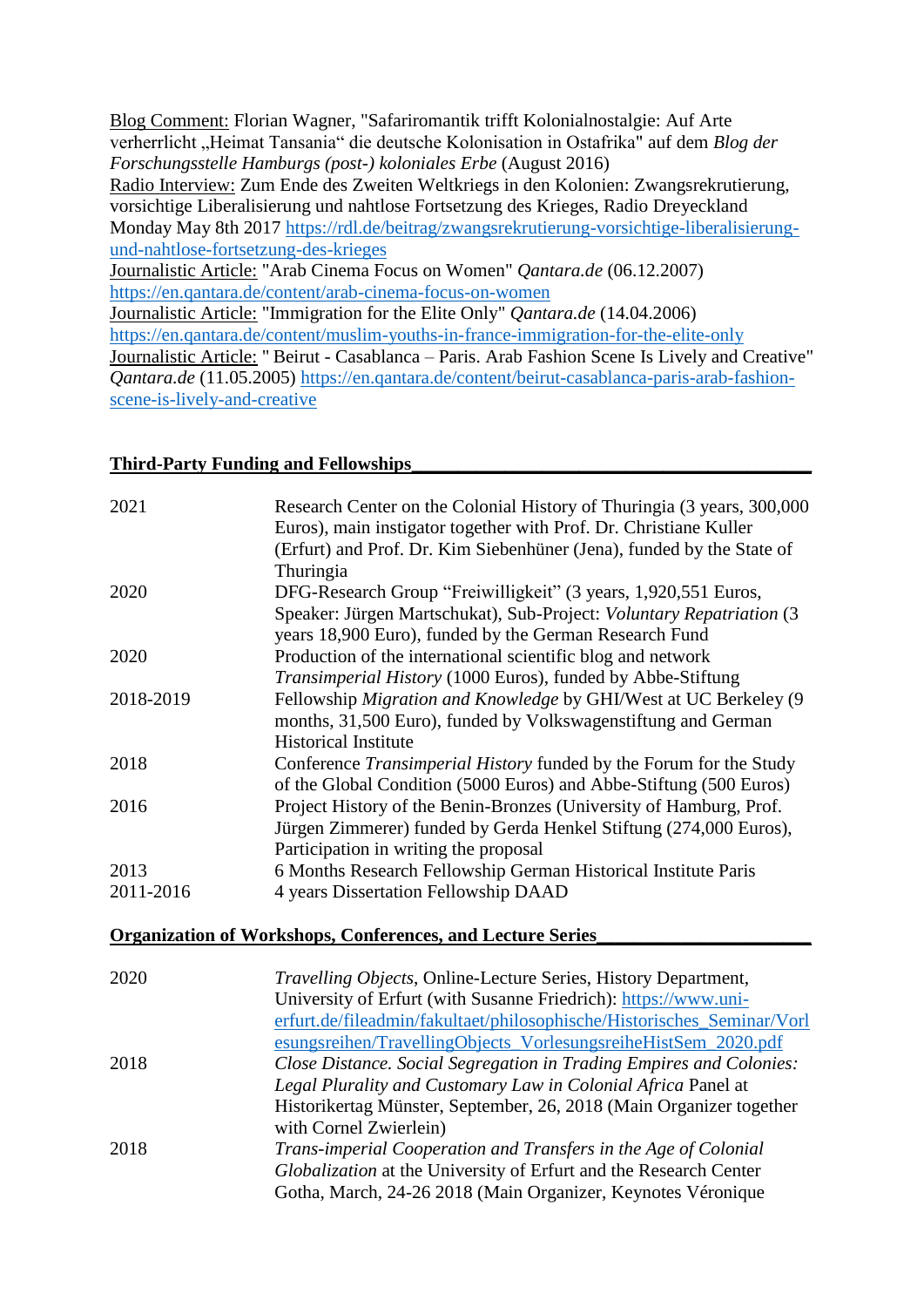| Dimier and Maria Framke) Conference Report:                                  |
|------------------------------------------------------------------------------|
| www.hsozkult.de/conferencereport/id/tagungsberichte-7679                     |
| Young Scholars' Conference Vereinigung Deutscher Afrikanisten                |
| (VAD) on Revisiting Capitalism and Africa/Afrika in einer                    |
| kapitalistischen Welt, June, 20, 2016 at Humboldt University                 |
| Berlin/Re:Work (Co-Organizer). Conference Report:                            |
| www.hsozkult.de/conferencereport/id/tagungsberichte-6839                     |
| <i>Ideologies of Empire in the Modern World</i> , at the European University |
| Institute in Florence; January, 8-10 2014, (Main Organizer, Keynotes:        |
| Frederick Cooper and Jane Burbank, Conference Report: http://www.h-          |
| net.org/reviews/showrev.php?id=42031                                         |
| Workshop for Doctoral Students at the University of Freiburg, Chair for      |
| Western European History (Jörn Leonhard)                                     |
|                                                                              |

#### **Selected Conferences and Presentations**

This is a selection of papers given at conferences and on invitation

| 2022, Univ. Freiburg       | Why Invent if Inventions already Exist? Colonial              |
|----------------------------|---------------------------------------------------------------|
|                            | Internationalism and the Continuity of Transimperial          |
|                            | Governance                                                    |
| 2021 Univ. Leiden          | How European Lawyers Conceptualized Colonial Dispossession    |
|                            | (19th-20th Century)                                           |
| 2019 UC Berkeley           | Humanitarianism from the Margins: Framing Return Migration    |
|                            | and Repatriation in Jewish Europe and Africa (together with   |
|                            | Nick Underwood)                                               |
| 2019 Mekelle University    | Questioning Humanitarian Return Migration: Cold War           |
|                            | Repatriations in Ethiopia                                     |
| 2019 Arizona State U       | From Barbarian Settlers to Humanitarian Resettlement. The     |
|                            | Colonial Origins of the International Refugee Regime          |
| 2018 UC Berkeley           | Comment Bucerius Young Scholars Forum at GHI West             |
|                            | (Berkeley) "Histories of Migration: Transatlantic and Global  |
|                            | Perspectives"                                                 |
| 2018 Historikertag Münster | Close Distance: Legal Plurality and Customary Law in Colonial |
|                            | Africa                                                        |
| 2018 GHI Washington        | Repatriation in History: the Case of Ethiopia                 |
| 2018 ETH Zürich            | Cultivating the Symbol of Progress: The Global Career of      |
|                            | Buitenzorg's Agronomic Laboratory (1880-1914)                 |
| 2018 FU Berlin             | Undoing Migration: Überlegungen zu einer Geschichte der       |
|                            | Repatriierung seit 1950                                       |
| 2018 HU Berlin             | Rückführung von Migranten: Konzept und Praxis der             |
|                            | Repatriierung nach 1945                                       |
| 2017, Europainstitut Basel | Keynote: Colonial Internationalism and the Legitimacy of      |
|                            | Empire                                                        |
| 2017, Historisches Kolleg  | Ermächtigungsfrieden oder Ernüchterungserlebnis? 1919         |
| Munich                     | afrikanischer und panafrikanistischer Sicht                   |
| 2016, Univ. Konstanz       | Imperial Comparisons and Transfers: Buitenzorg and the        |
|                            | Modernization of Colonial Agronomy                            |
| 2016, Univ. Oxford         | Inter-Imperial Comparisons (Conference "Imperial              |
|                            | Comparisons" at All Souls College)                            |
| 2015, UC Berkeley          | German Colonialism between Pan-German Aggression and          |
|                            | Humanitarian Internationalism                                 |